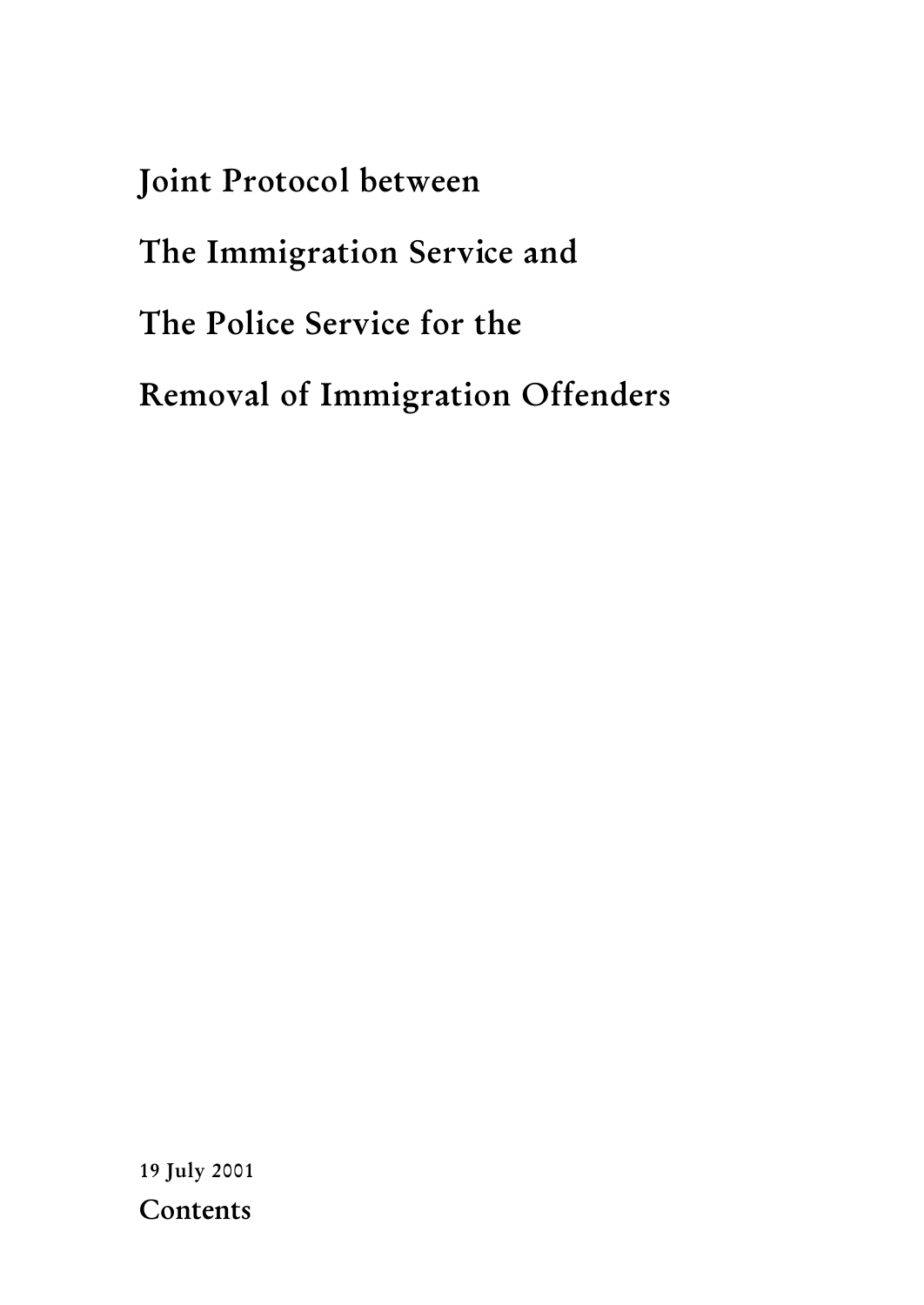| 1                                                |                                           |                                                           |  |  |  |
|--------------------------------------------------|-------------------------------------------|-----------------------------------------------------------|--|--|--|
| $\overline{2}$                                   | 1.1<br>1.2<br>1.3                         |                                                           |  |  |  |
|                                                  |                                           |                                                           |  |  |  |
|                                                  | 3.1<br>3.2                                |                                                           |  |  |  |
| $\overline{\mathbf{4}}$                          | 4.1                                       |                                                           |  |  |  |
|                                                  | 4.2<br>4.3                                |                                                           |  |  |  |
|                                                  | 4.4<br>4.5                                | Communication: Immigration Service and Police Service  11 |  |  |  |
|                                                  | 4.6<br>4.7                                |                                                           |  |  |  |
| Immigration Service Levels of Operation  13<br>5 |                                           |                                                           |  |  |  |
|                                                  | 5.2<br>5.3                                |                                                           |  |  |  |
| 6                                                |                                           |                                                           |  |  |  |
|                                                  | 6.1<br>6.2                                |                                                           |  |  |  |
| Annex A - Risk Assessment Authorisation  17<br>8 |                                           |                                                           |  |  |  |
| 9                                                | Annex B - Priority Areas for Activity  18 |                                                           |  |  |  |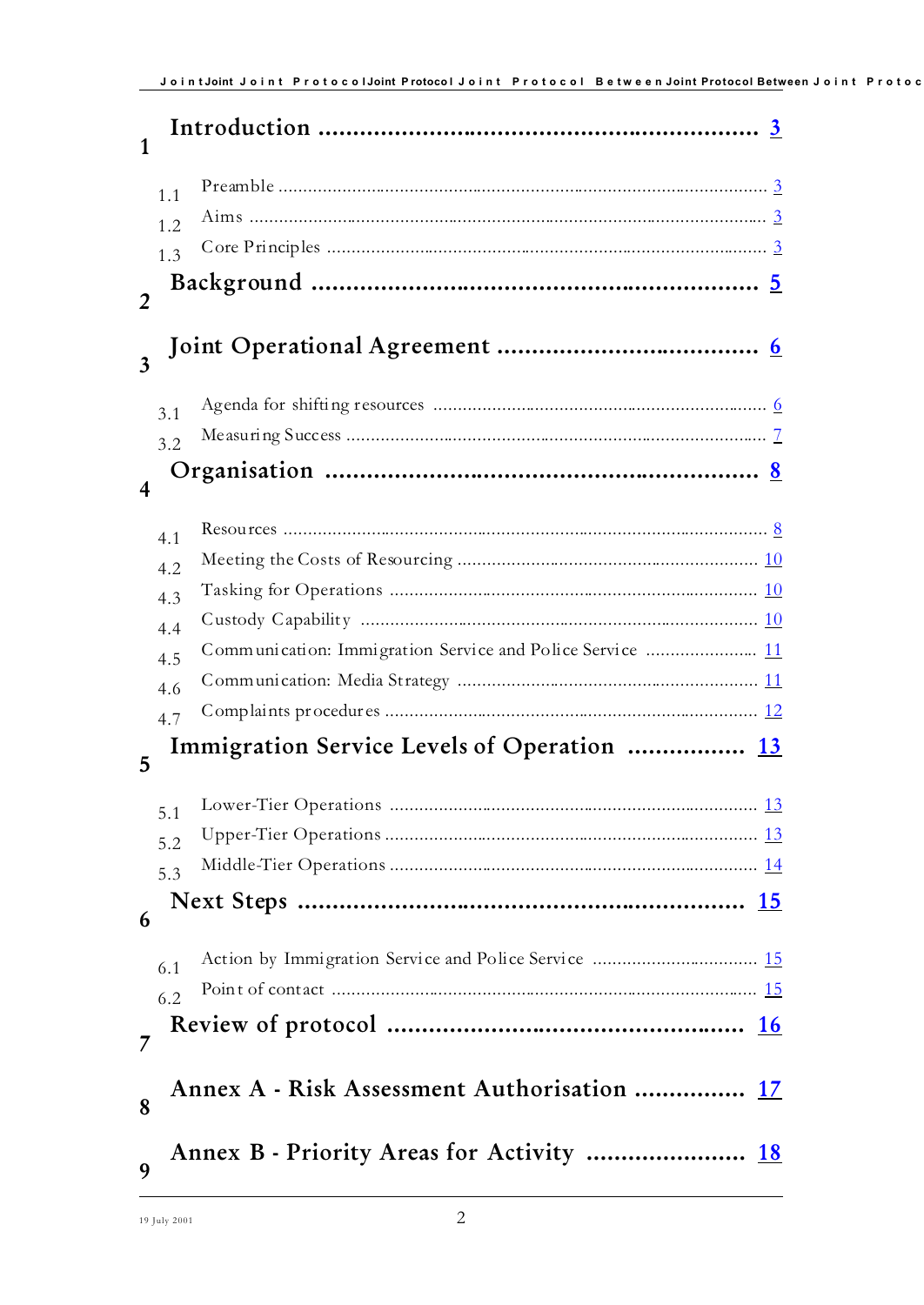# Introduction

# Preamble

1.1

1

This protocol is the outcome of high level discussion betw een Home Office, Immigration Service and Police Service representatives to address joint issues arising from challenging Government targets for the removal of failed asyl um seekers. It should be regarded as the first stage in developing an integrated and long term work ing arrangement between the two organisations to meet removal targets.

It is recognised by both organisations that this protocol is an initial framework for action and that not every eventuality will be covered. The protocol is dynamic and initially will be subject to quarterly reviews. The reviews will take into account practical experience within the joint operating environment.

The Government message is clear; that we must achieve a much higher rate of removals, if we are to deli ver an effective asy lum and immigr ation system. It is in this context that the protocol has been agreed: Such is the scale and nature of the task that co-operation will be essential to achieve the aims set out below.

## Aims

#### 1.2

- v To establish the mechanism by which the Police Service will assist and support the Immigr ation Servi ce to meet annual government targets for the removal of immi grati on offenders, with particular regard to failed asy lum seekers.
- $V$  To develop the expertise of the Immigration Service in the arrest of immigration offenders without the support of Poli ce, whi lst ensuring the safety of immigration officers.
- v To achieve the aims in a manner that maintains and increases the trust and confidence of the public, and particularly members of ethnic communities.

## Core Principles

#### 1.3

- 1. The Immigration Service will retain primacy for the operational development and implement ati on of pl ans to identify and remove immigration offenders.
- 2. The Police Service will commit to support the Immigration Service in meeting the Government s target for the removal of immigration offenders, with parti cular regard to failed asy lum seekers.
- 3. The Immigration Service will retain full responsibility and liability for the decision mak ing process to identify offenders for removal .
- 4. The Poli ce Servi ce will retain primacy for maintaining and increasing the confidence of minority communities, and promoting community safety.

19 July 2001  $\sim$  3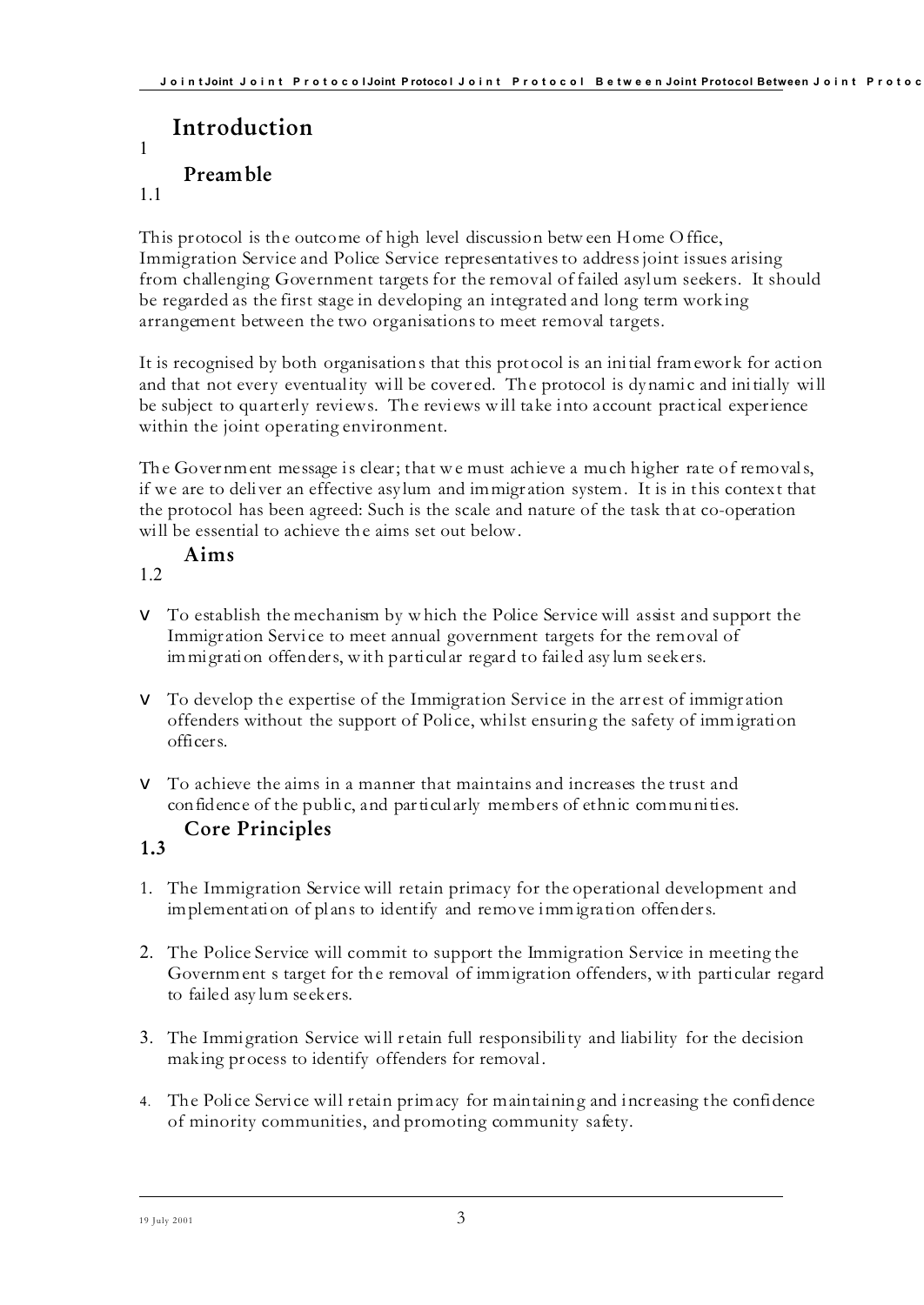- 5. The implementation of the plans will not detract the Police Service from their published priorities.
- 6. The Police Service will retain the right of authority and authorisation for immigration activity in light of their duty of care to the community .
- 7. The Poli ce Servi ce will provide an agr eed level of support for Immigration Servi ce operations, unless reasonable grounds can be shown.
- 8. Operations will be based on confirmed intelligence and executed in consideration of joint assured Risk Assessment. They will meet the provisions and principles enshrined in the Human Rights Act 1998 and Race Rel ations (Amendment) Act 2000.
- 9. This protocol only applies to Immigration Officers enforcement activity and will not impinge upon other aspects of activity where the Immigration Service and Police Service have existing effective joint wor king.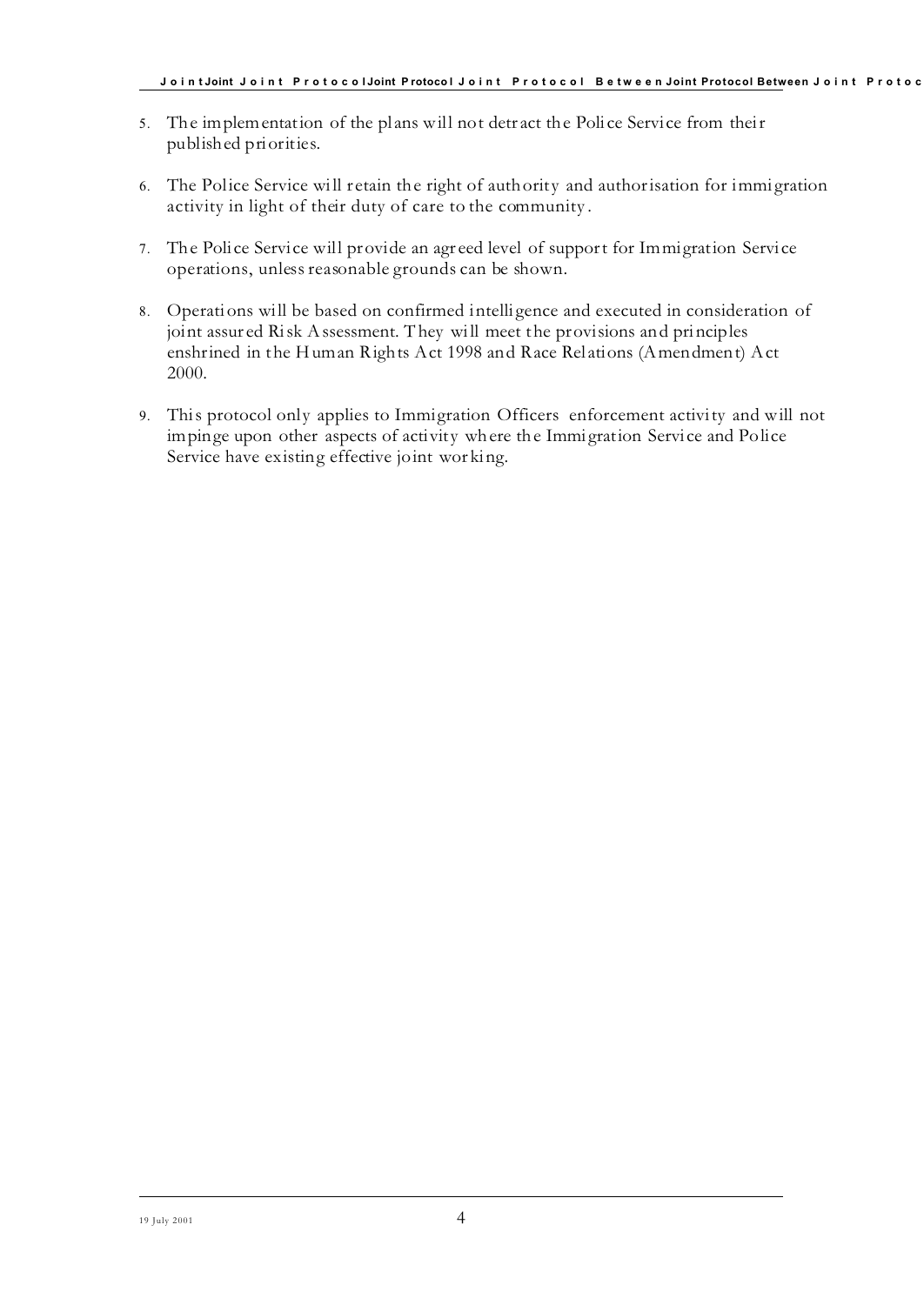#### 2 Background

Police have traditionally assisted Immigration Officers in the execution of their duty to detect and identify immigration offenders. Limit ations in legislation have practicall y restricted the powers of arrest to police officers.

Since the mid-1980s there has been a sharp increase in the number of people claiming asy lum. Increase in demand is starting to impinge disproportionately on police resources, particularly in light of the clarity of published ministerial and police priorities set in consultation with the public. The Macpherson Report enhances police understanding of the public perception of their treatment of ethnic minorities. Consequently, police have become incr easingly reluctant to commit resources to Immigr ation Service law enforcement work.

This has had si gnificant impact on the Immigration Service s operational effectiveness, particularly in the Metropolitan Police area. These difficulties can be broadly divided into three categories:

 $\varnothing$  . The Immigration Service s operational effectiveness is sometimes hampered by the

periods of notice requir ed to secure pol ice assistance. This can lead to lost opportunities that present at short notice;

- $\alpha$ In some cases immigration operations are cancelled at short notice due to competing police priorities;
- Ø In some locations police feel unable to offer assistance to the Immigration Service.

The large increase in Immigration Service enforcement staffing, coupled with the challenging Government removal targets, will stretch the gap between the amount of police assistance the Immigration Service requires and the amount the police can provide.

Part VII of the Immigr ation and Asylum Act 1999 provides new powers of entry , search and seizure to Immigration Officers, enabling properly trained officers to use their existing powers of arrest without a police presence. A pilot scheme was established at Becket House in February 2000 to increase the number of removals and test the new powers. Seventeen Immigration Officers were trained to police standards. The scheme is successful and a further 48 Immigration Officers wi ll be tr ained to work in London and the Home Counties over the next few months with further implementation around the country.

But this in itself will not be enough for the Immigration Service to deliver its removals tar gets in the short to medium term. The Immigration Service ther efor e needs to address the issues that arise from:

- Ø an obligation to effect more removals; and
- Ø competing poli ce priorities.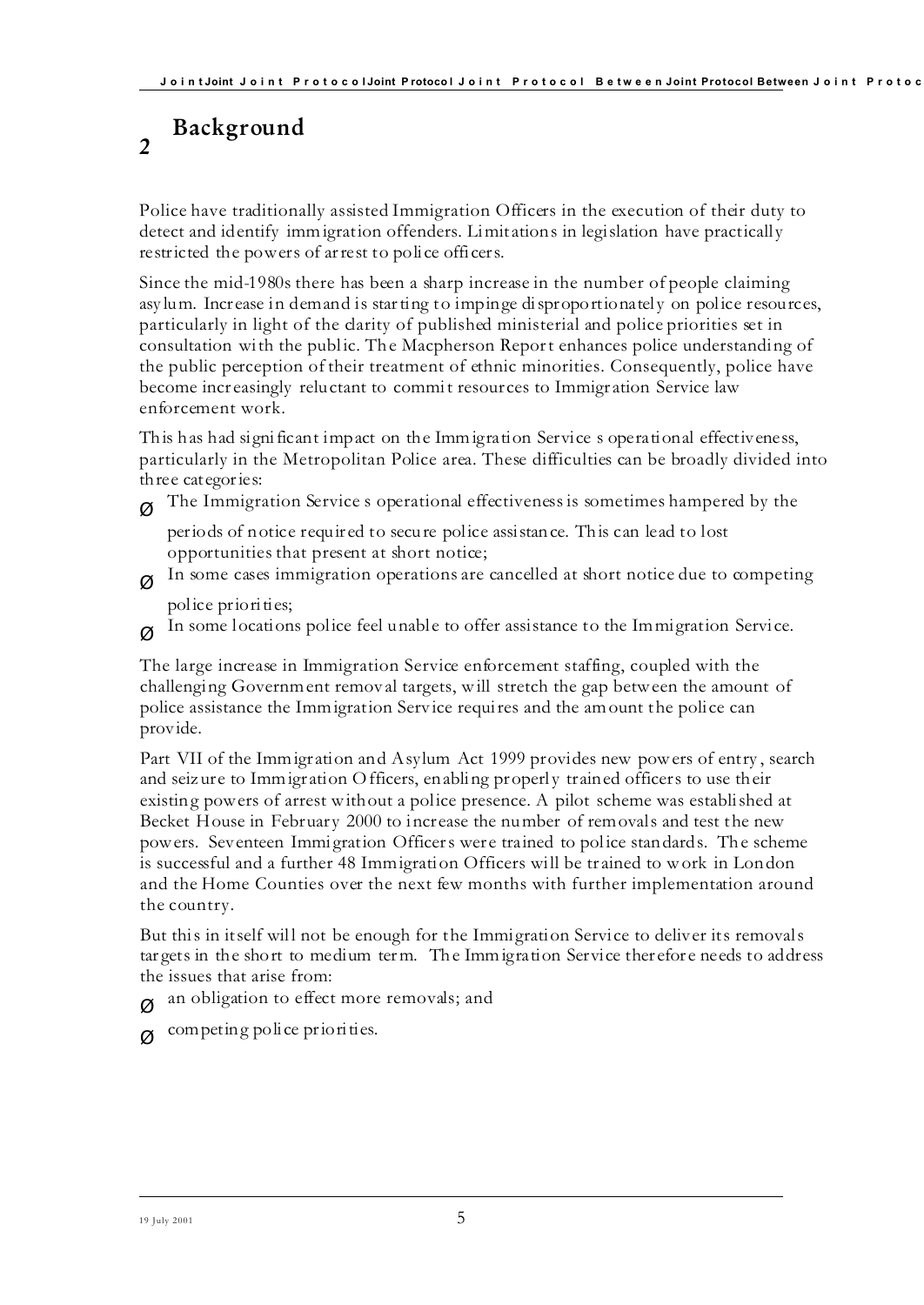3 Joint Operational Agreement 3.1 Agenda for shifting resources Phase One (Immediate)

3.1.1

The background recognises an immediate need for the Immigration Service to undertake activity to such an extent that it out strips their current enforcement capability. Therefore the primary requir ement on police resourcing is to supplement immi gration capability so that it can meet their targets. It is recognised that this immediate level of support is not indefinitel y sustainable and that it is not applicable to the same degree across the country. The Immigration Service will identify and nominate the priority regions and relevant associated forces to be subject of Phase 1.

3.1.2 Phase Two (Transition)

Tr aining is an essential element to ensure that the Immigration Service is able to incr ease their oper ational activity with r educing involvement of the Poli ce Servi ce. The 1999 Act bestowed on Immi gration Officers, new powers that have been familiar to police officers for many years. It is recognised that co-operative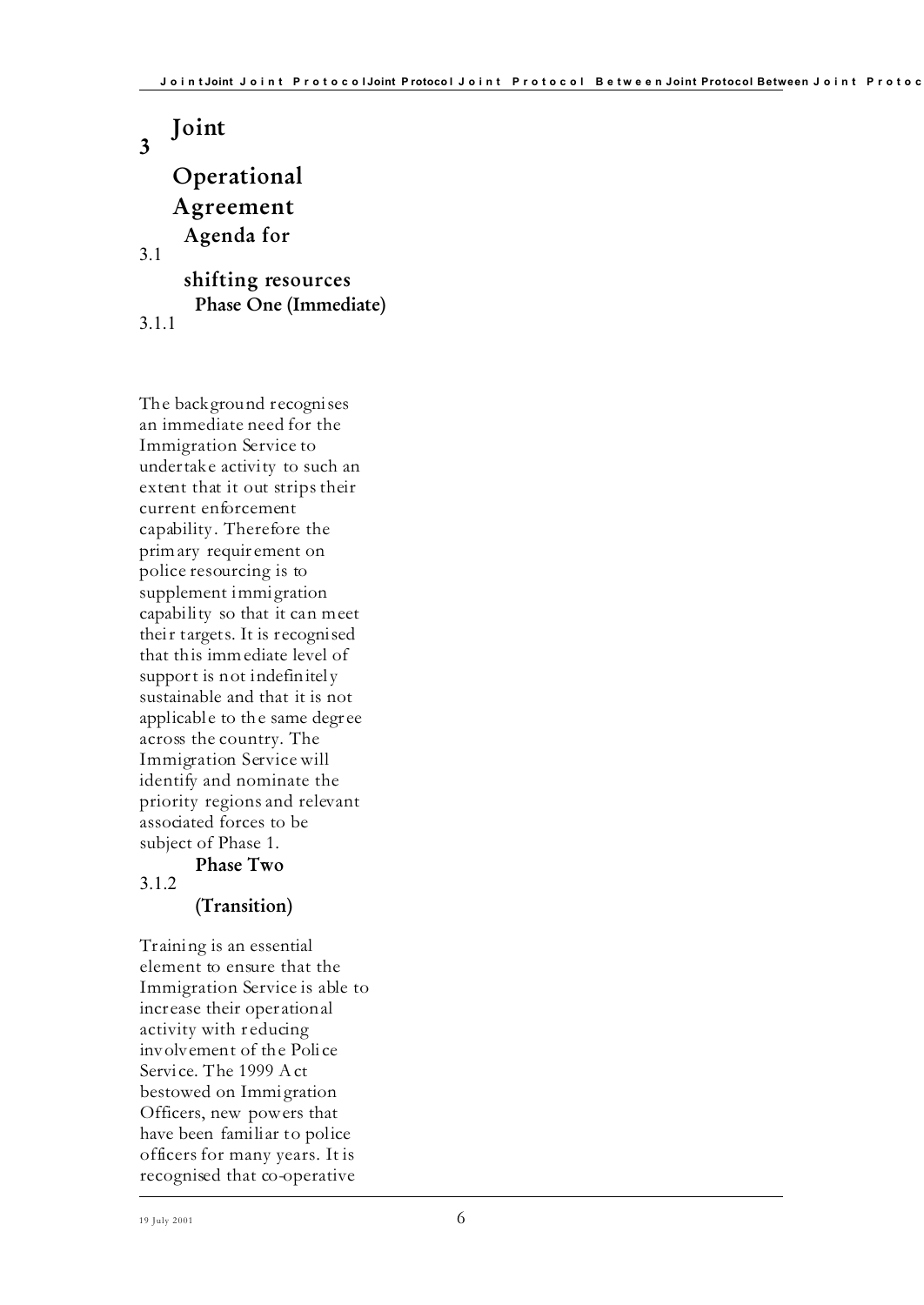wor king between police and immigr ation over a period of time is the best means of achieving a transfer of skills. This period of time is likely to be five years or more due to the level and volume of training required and experience essential in developing expertise.

## Phase Three (Independence)

3.1.3

This will be the long-term framework for establishing necessary police support to experienced immigration officers exercising full powers of search and arrest. It should be based upon the best practice identified from work ing this protocol and maintain the critical elements of communication and co-ordination. The expectation would be that the Immigration Service has less dependence on police support to implement their operations, yet achieve the balance for police retaining control of the community environment in which they operate. The police will continue to commit their support to the exceptional immigration operations that demands their specific expertise.

# Measuring Success

### 3.2

Phase One

3.2.1

The delivery of immediate support to the Immigration Service measured by:

- Ø The number of occasions in which the police service meets Immigration Servi ce requests for support;
- Ø The number of police officers deploy ed in support of Immigr ation Service Enforcement Operations (either by direct secondment to the IS or by attachment to IS duties, whilst remaining within police for ces);
- Ø The familiarisation of police officers with the requirements of IS Enforcement Oper ations (primarily , to be del iver ed to seconded officers);
- Ø Implementing the core princi ples for agreement of operations in pr actice;
- Ø Implementing the mechanism for the provision of adequate support. Phase Two

#### 3.2.2

The transfer of expertise and skills through bespoke training packages and mentoring measured by :

- Ø The number of Immigration Officers trained in the bespoke package;
- $\emptyset$  The reduction in police officers as part of enforcement teams;
- Ø Arrests being made by immigration officers with police as mentors or tactical advisers.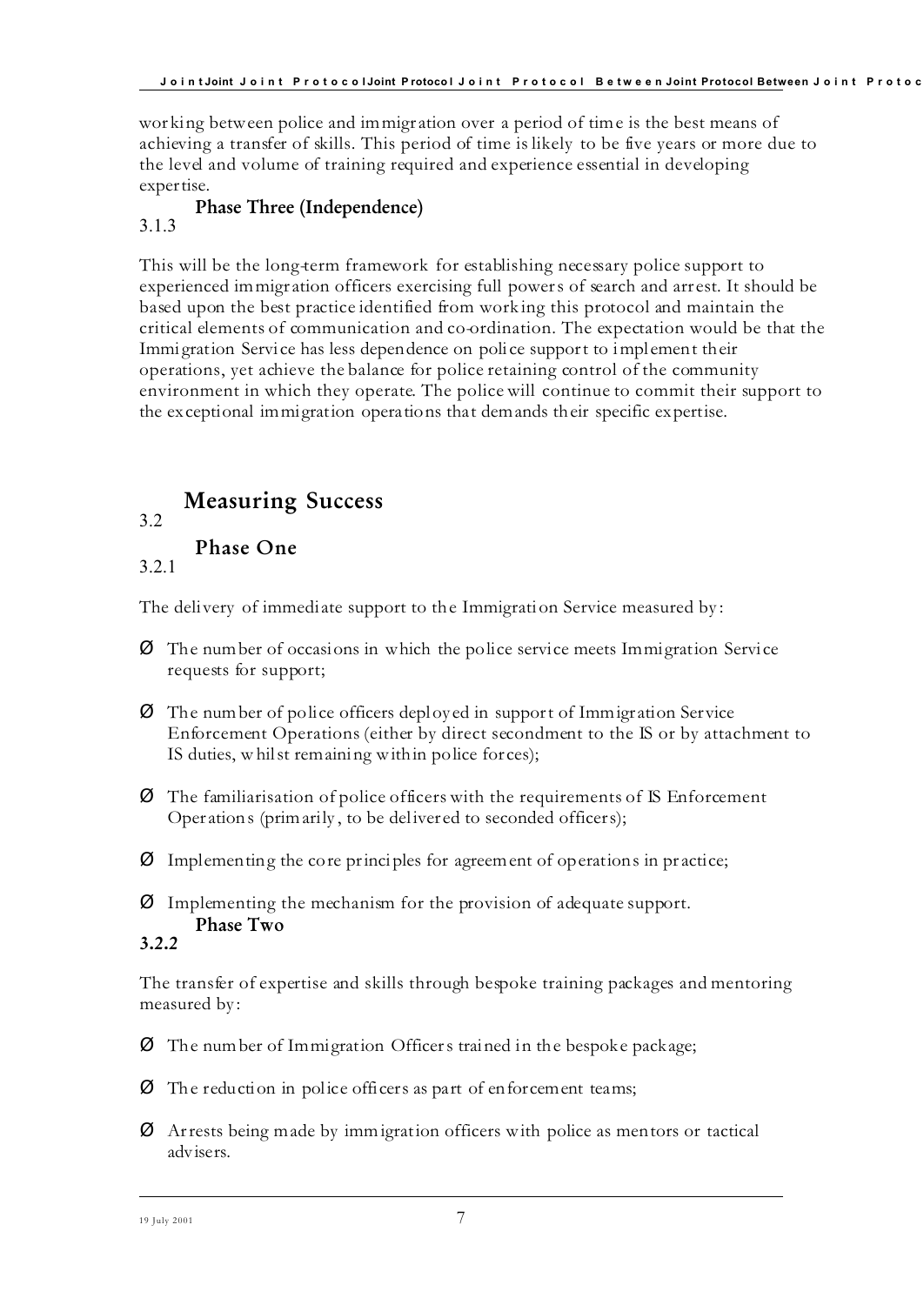## Phase Three

## 3.2.3

Immigration officers arresting all immigration offenders with the exception of high risk or dangerous operations where specialist police support is required.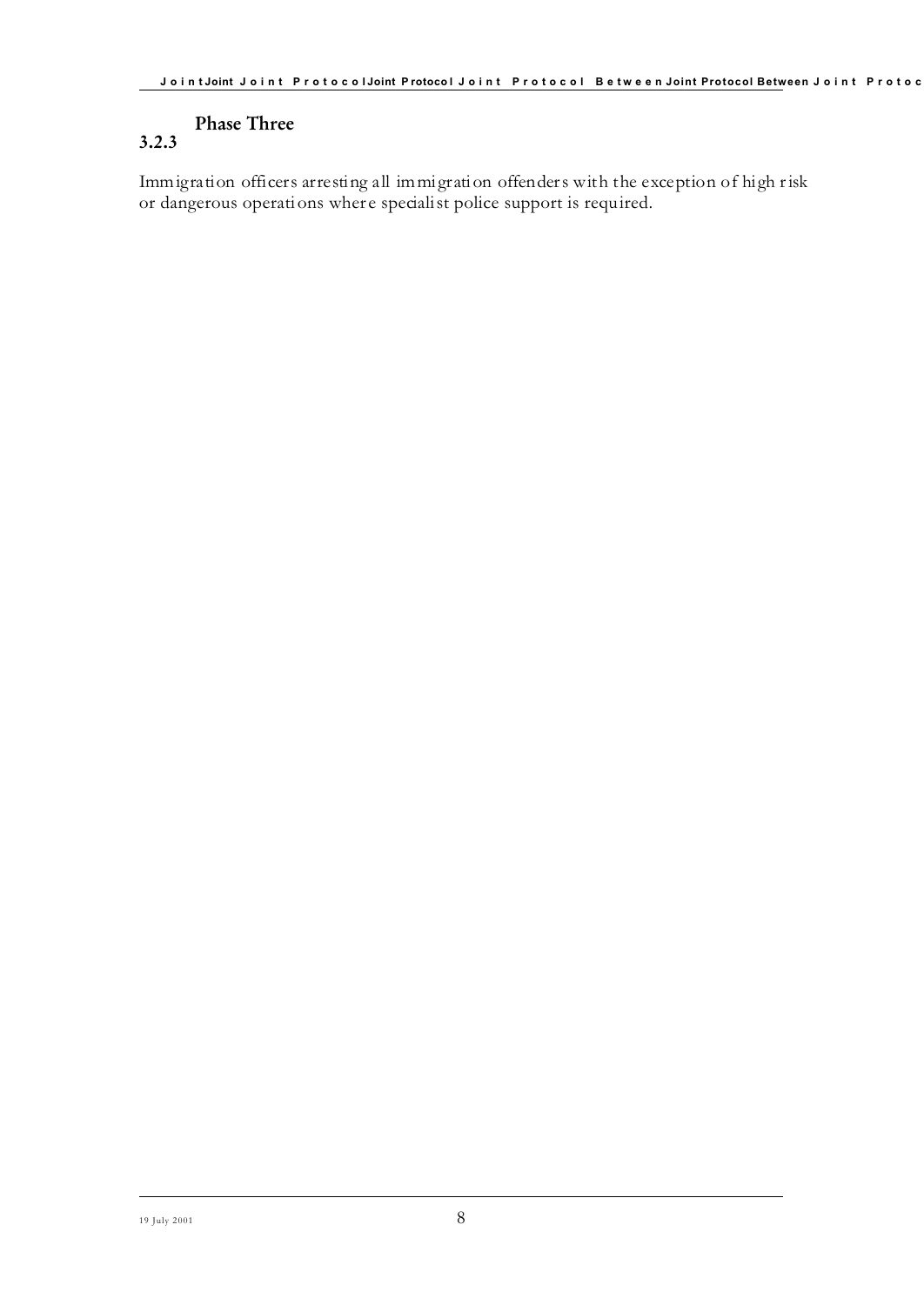#### 4 Organisation

## Resources

4.1

The Immigration Service recognises the need to employ dedicated police capability and expertise to ensure priority for achieving Government targets in the short term. The support needs to operate at a variety of levels from engendering strategic support from forces nationally to deploying police officers tactically on specific operations. During the current financial year, the Immigration Service will therefore meet the full cost equivalent of 41 police officers; either fully seconded to the Immigration Service or deploy ed on dedicated IS operati ons.

In the first instance the support will fall within five distinct categories:

- 1. Police officers on full secondment to the immigration service;
- 2. Police officers deployed on dedicated IS operations, whilst remaining within home police forces (i.e. short term attachment);
- 3. Exceptional policing required specifically for the successful implementation of operations;
- 4. Policing for maintaining community normality; and
- 5. Police responding to immediate call for assistance.

#### 4.1.1 Police Officers on full secondment to the Immigration Service

The exact number and duties of the seconded officers, is under discussion as at the date of this protocol. However, the following seconded post has been created and an appointment made:

Ø One Chief Superintendent (Senior Police Liaison Officer)

The key responsibilities of the Chief Superint endent will be to:

- $\varnothing$  Provide strategic advice and guidance on police support for operational activity;
- Ø Parti cipate in the tasking and co-ordinati on process for the deployment of seconded officers and operational activity;
- $\varnothing$  Liaise with police forces on tactical issues relating to specific operations;
- Ø Provi de line management to any additional seconded officers;
- Ø Provide advice and support to the Immigrati on Service with a programme of change from Phase 1 through to Phase 3 (3.1.1 refers);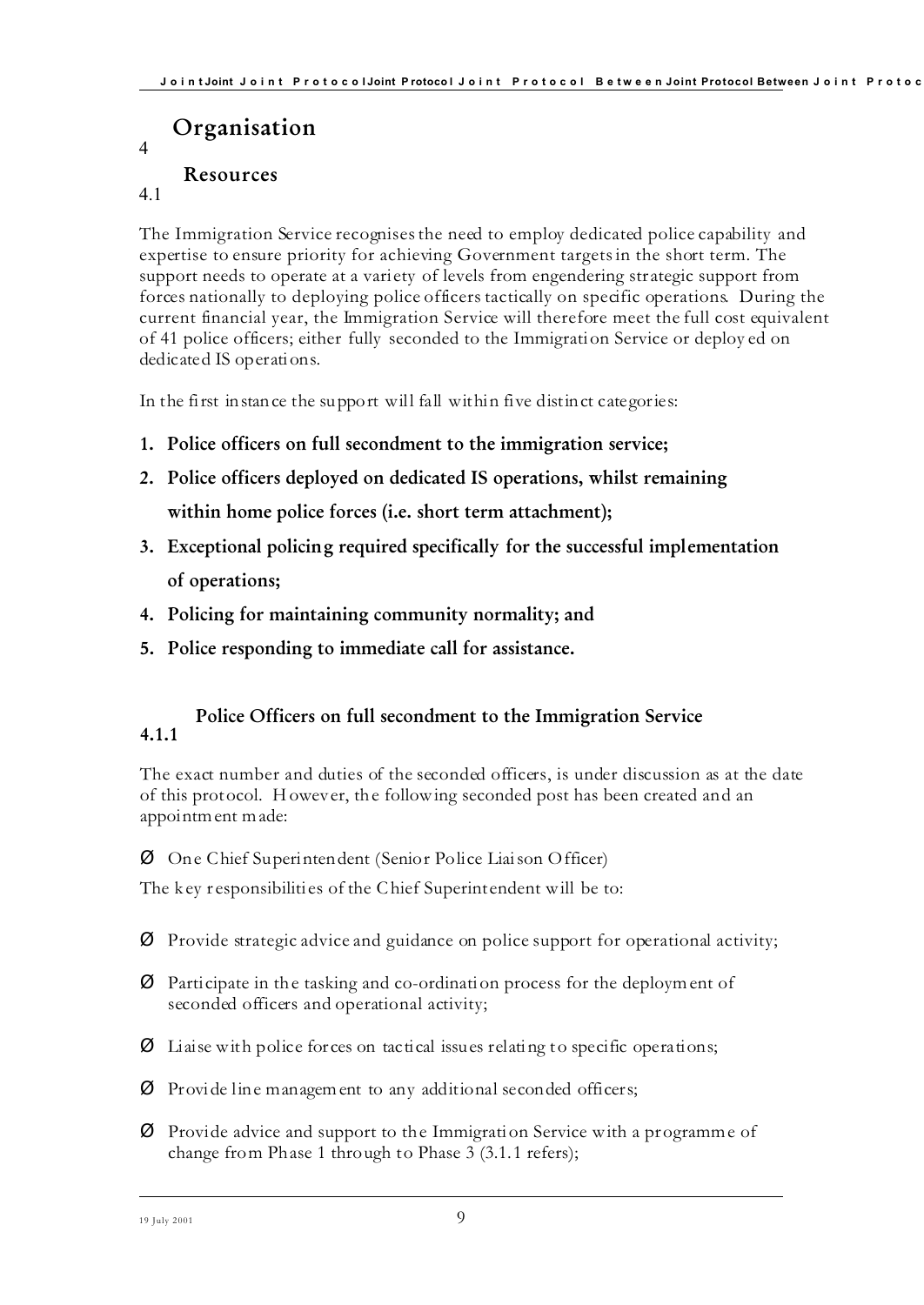- Ø Brief and advise ACPO and senior Home Office officials concerning the protocol and police/immigration issues;
- Ø Chair a protocol review group and mak e recommendations as necessary .

The key responsibilities for additional seconded police officers will be to:

- Ø Supplement and support immi grati on arrest teams;
- $Ø$  Transfer their skills and experience to Immigration Officers;
- Ø Deliver specific oper ational tacti cal advice;
- $\emptyset$  Liaise locally with relevant police forces.

The seconded officers working to immigration must be dressed and deployed so that:

- 1. The targeted immigration suspect can recognise them as police officers in the lawful execution of their duty; and
- $2<sub>2</sub>$  The community will associate them with the immigration enforcement team and not

local police maintaining community normality.

#### 4.1.2 Police officers deployed on dedicated IS operations, whilst remaining

#### within home police forces (i.e. short term attachment)

It is envisaged that as an alternative to full secondment some police officers will be deployed on dedicated IS duties, whilst remaining within their home police forces; in effect, short term attachments for the purpose of specific operations.

### Exceptional policing required specifically for the successful

4.1.3

#### implementation of operations

This category refers to the provision of wider or additional police operational support to the Immigration Service. For example, wher e poli ce offi cers are deploy ed in close support of Immigration Officers engaged in enforcement operations. In such cases, the level of such support will have been assessed and agreed by the police and IS during the joint planning stages of any operations.

# Policing for maintaining community normality

#### 4.1.4

This constitutes normal police business and funding will not be an issue for the Immi gration Servi ce.

#### Police responding to immediate calls for assistance

#### 4.1.5

This constitutes normal police business and funding will not be an issue for the Immigration Service. Local risk assessment may deem it necessary to allocate local band radios available to immigration officers implementing operational plans without dedicated police support (Long term resolution may be achieved as a result of the Immigration Service decision regarding PSRCP).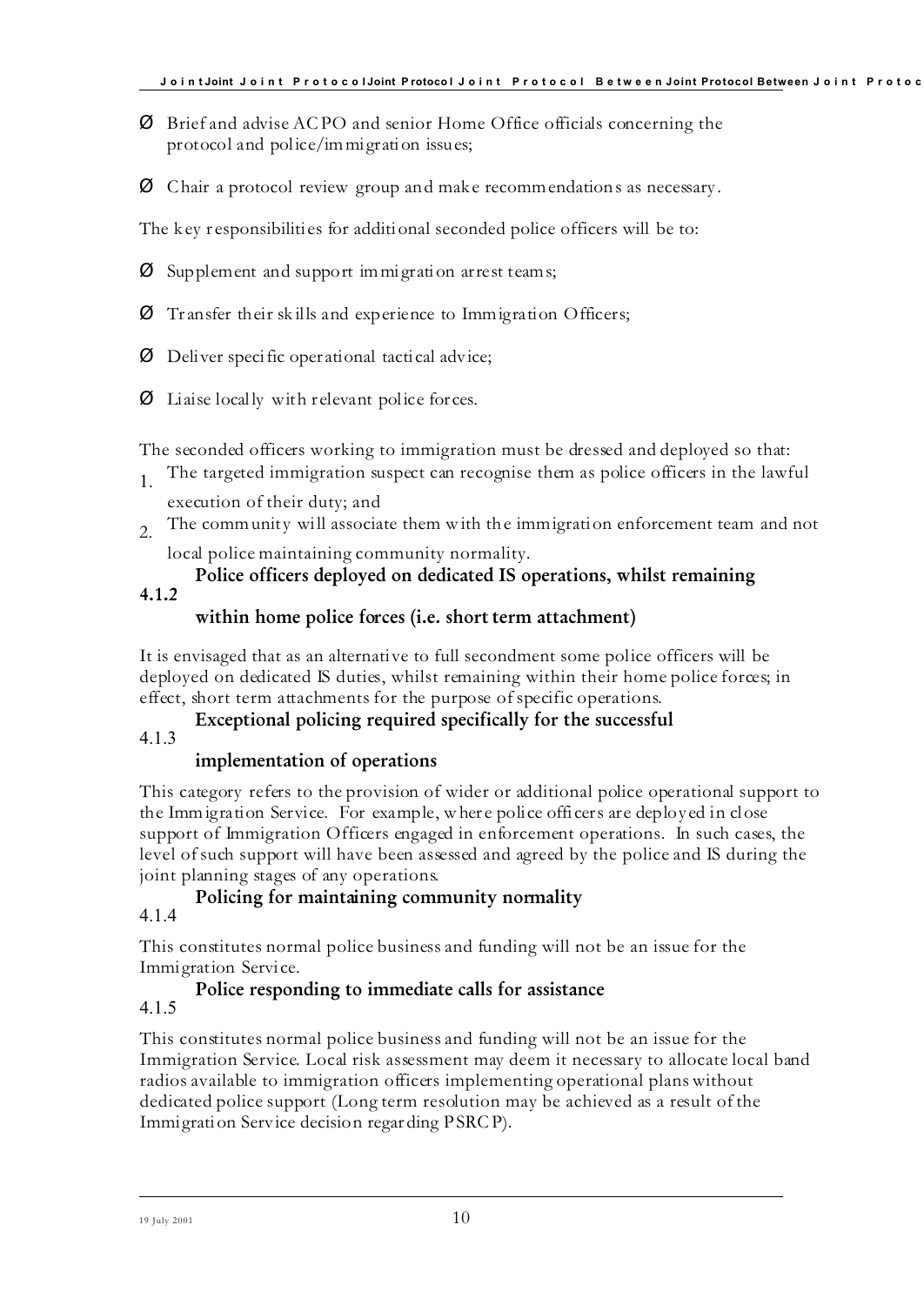## Meeting the Costs of Resourcing

## Seconded officers (4.1.1 refers)

#### 4.2.1

4.2

Police Officers will be seconded to the Immigration Service under the provisions of Section 97, Police Act 1996. Reimbursement of salary, allowances and on costs to parent police forces will be in accordance with the Central Service guidelines set out in the Home Office booklet, A Guide to Conditions of Service for Police Officers Seconded to Centr al Service .

#### 4.2.2 Officers on dedicated duties (i.e. short term attachment) (4.1.2 refers)

The Immi gration Servi ce will meet the full cost of police officers on dedi cated IS duties where the officers form part of the cost equivalent of the 41 posts (see paragraph 4.1). At this stage, reimbursement of reasonable costs will be subject to local agreements between the Immigration Service and the relevant police force. As this work progresses it is intended that a formal charging arrangement be agreed, based on the experience of initial attachments.

# Officers exceptionally employed (4.1.3 refers)

#### 4.2.3

The cost to the Police Service of the provision of wider or additional operational support to the Immigration Service will continue to be met by the police until such time as the level of that support has been assessed and agreement has been reached between the Immigration Service and the Police Service on where these costs should fall. This assessment will be made over a period of six months, with an initial review at three months. Local agreements may be made between the Immigration Service and the relevant police force to achieve reasonable reimbursement where applicable, until the final assessment subject of this section is complete. The Chief Superintendent seconded to the Immigration Service will arbiter these agreements and each will be assessed on their individual merits.

#### Tasking for Operations

#### 4.3

A national Tasking and C o-ordinating Group  $(T \& C G)$ , which will include the seconded Chief Superintendent, will meet bi-weekly to review previous activity, consider current planned and new activity and deployment set in a context of current capability and priorities. All activity will be based on an intelligence led risk assessment process identifying targeted offenders (Annex A refers).

4.4 Custody Capability

There is an urgent need for a dedicated custody facility in London and negotiations are taking place, outside the scope of this protocol, between the MPS and IS to agree the use of police cells. In due course, the custody arrangements will be incorporated into a review of this protocol.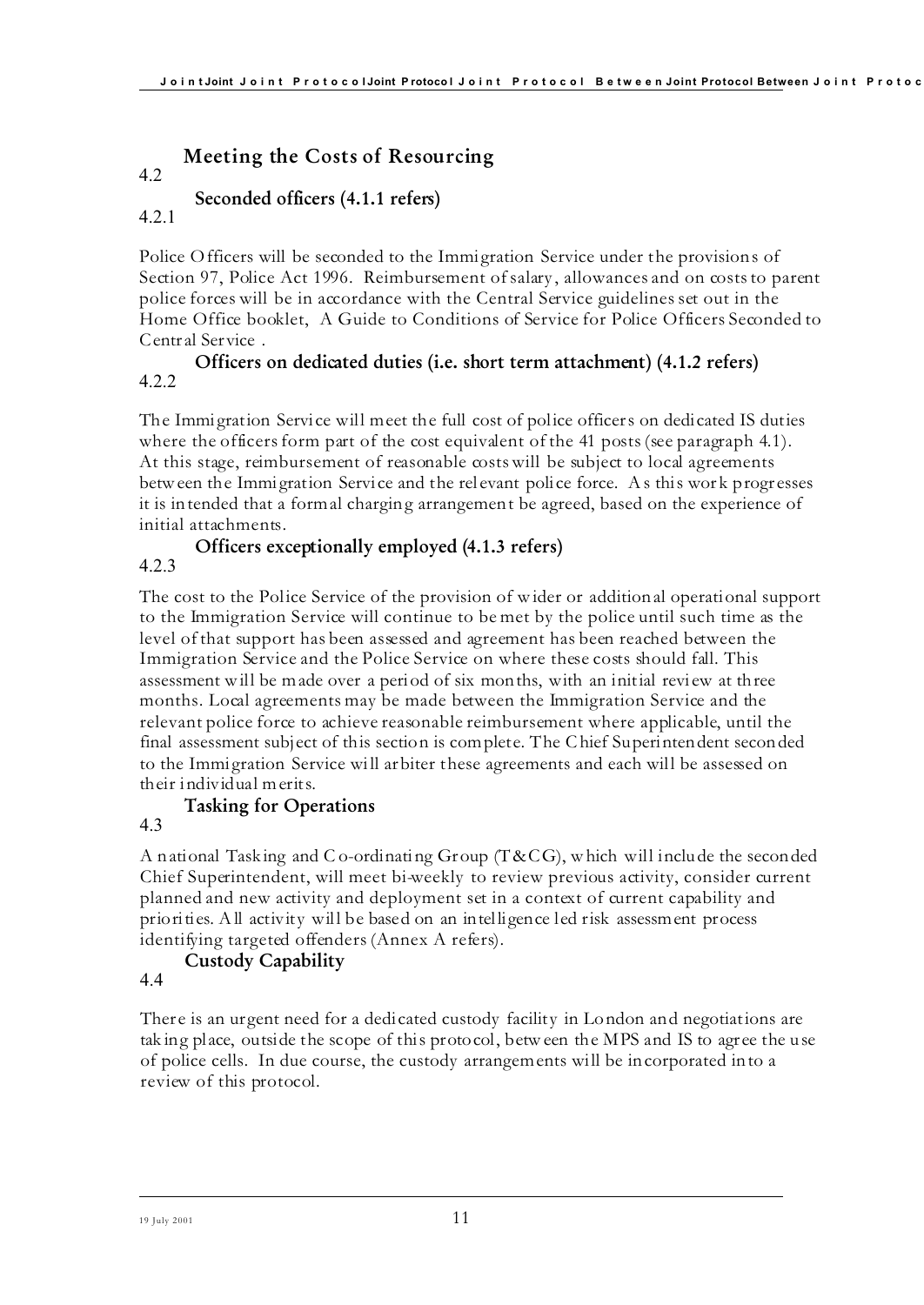# Communication: Immigration Service and Police Service

## Operational authority

#### 4.5.1

4.5

The core principles make explicit that police retain the authority for the implementation of any plan. The process by which the authority is granted and recorded is by:

 $\varnothing$  Risk assessment this process will be transparent, auditable, open and available for

inspection;

- $\emptyset$  Authorisation the justification for any decision will be recorded in w riting and open for review;
- $\emptyset$  Arbitration should there be any dispute between the services, the Deputy Director Immigration Service and an ACPO ranked officer from the relevant force will jointly review the Authorisation decision.

## Information and intelligence exchange

#### 4.5.2

A memorandum of understanding will be agreed whi ch deals with the disclosure of information between Immigration Service and the Police Service. It is anticipated that it will deal with the:

- Ø Contex t of the agreement
- Ø Legal basis for disclosure
- Ø Use of the disclosed data
- Ø Data quality
- Ø Reviewing and weeding of data
- Ø Security of the data
- Ø Complaints
- Ø Subject access

## Operational review

## 4.5.3

Each operation will be reviewed. The T&CG will use this information to improve the quality of operational activity. This will be completed by the Immigration Service operational commander and will be avail able for revi ew by both servi ces and any agreed independent assessors.

## Communication: Media Strategy

4.6

## Media Strategy

#### 4.6.1

The power of the media, particularly at a local level must not be under-estimated. The majority of media will look to provide balanced reporting of the asylum and immi gration issue. A positive, open and factual relationship with the media will prevent salacious reporting that could stir up r acial hatr ed. The strategy wi ll be led by the Immigration Service and be dealt with at two distinct levels:

## National Press Strategy

#### 4.6.2

The Immigration Service will actively publicise their robust decision-making policies to ensure enhanced public understanding. The statements should emphasise the distinction of roles between the services, namely that the Immigration Service are retaining the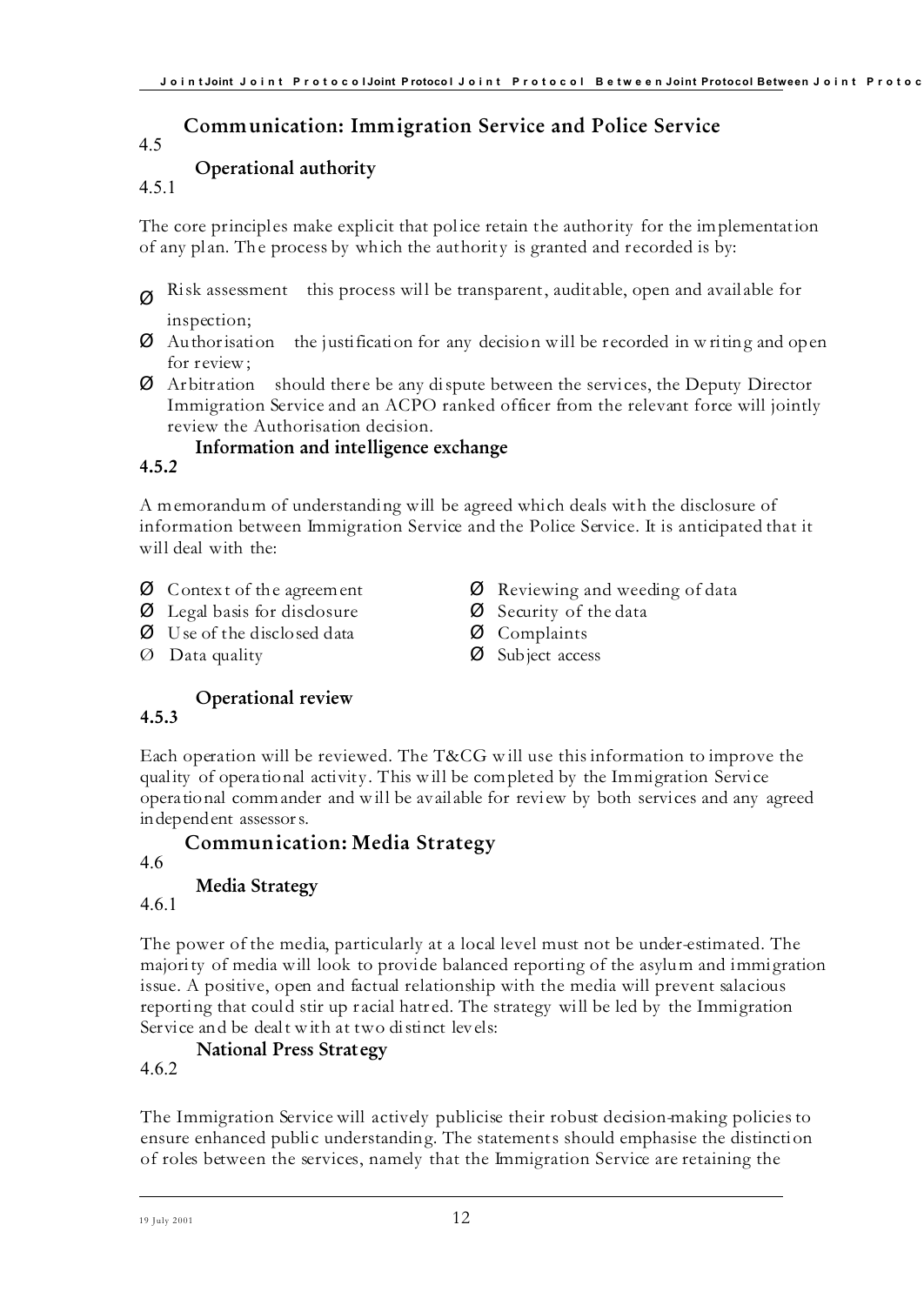operational lead in the removal of immigration offenders and the Police Service priority of supporting community safety remains unchanged.

# Local Press Strategy

#### 4.6.3

The Immigration Service will make local and timely press statements relevant to the impl ementation of operations when necessary and appropri ate. These will be agreed by both services prior to release. The Police will make timely and relevant press statements in support of their community safety re-assurance. It is essential that the distinction between the two roles is made very clear.

# Complaints procedures

4.7

All complaints about the conduct of Immigration Officers made to the police will be forwar ded to the designated Immigr ation Servi ce liaison officer. The Immigration Officer receiving the complaint will complete an immigration complaint form and contact the compl ainant advising them of the complaint pr ocedur e.

Complaints alleging crimi nal actions by Immigration Officers wi ll additionally be forwarded to the Crime Manager of the relevant division. In such cases the complaint will not be progressed by the Immigration Service until the advice of the Crime Manager has been received in writing.

Advi ce about the Immigration Service complaints procedure will be made readily available to relevant police officers and also to all members of the public.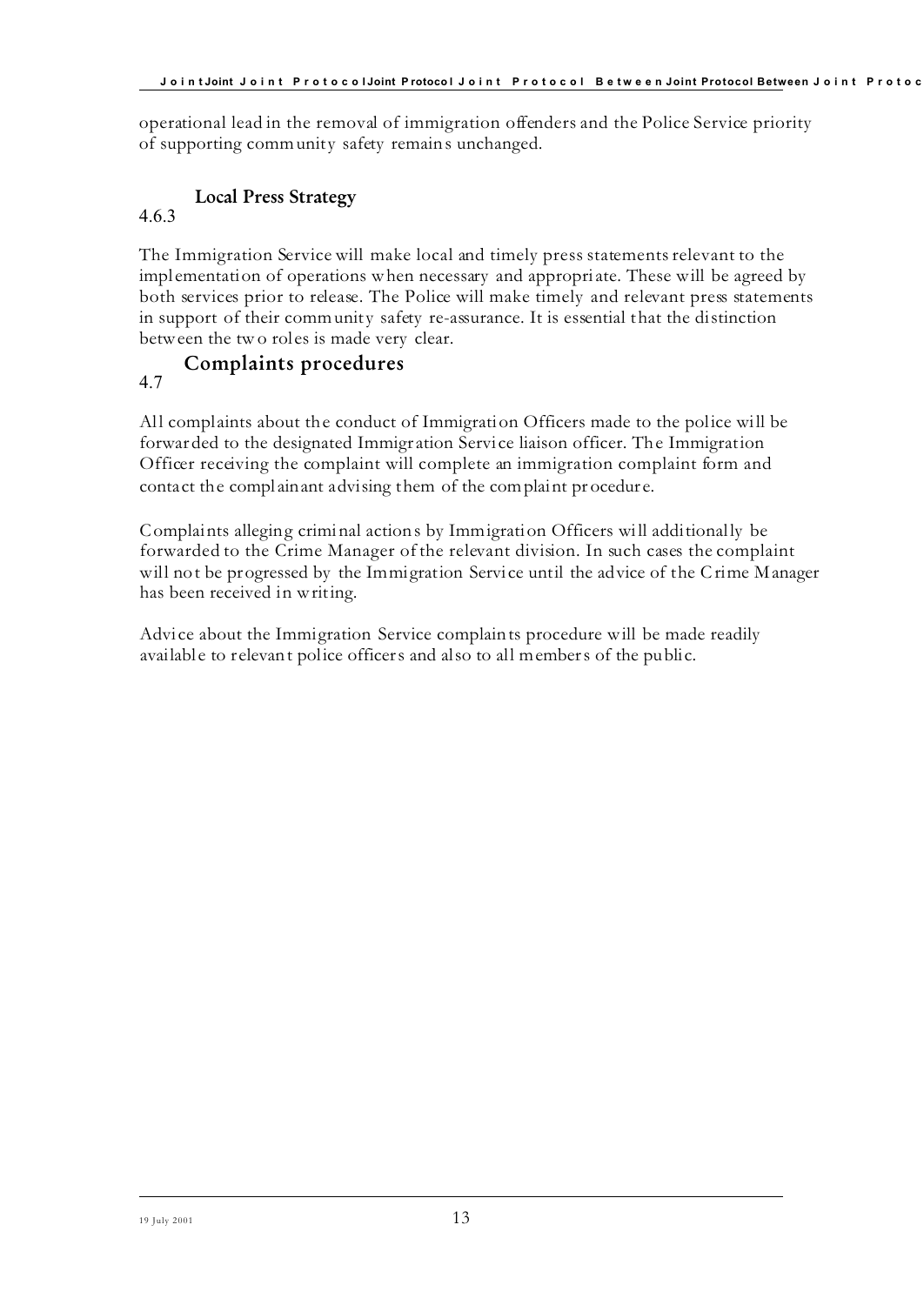# Immigration Service Levels of Operation

There are three main types of planned operation:

i. lower-tier operation; ii.upper-tier operation (major joint oper ation with the police) and; iii. middle-tier operation.

There are also opportunities that present with little or no notice that must be exploited in short time scales. The Police Service will provide support as required whenever practicable. The Immigration Service will be able to demonstrate the timeliness of the int elligence that has given rise to the spontaneous response.

All levels of operation, including spontaneous, will be subject to the Risk Assessment Authorisation process detailed in Section 8.

## Lower-Tier Operations

#### 5.1

5

The lower-tier operation is mounted to identify and det ain either:

- (a) One or two immigration offenders; or
- (b) A family unit, in a single location.

This is the main type of operation conducted on a daily basis by immigration enforcement officers. The number of immigration and police officers required for each operation varies but it would be normal to have up to two Immigration Officers with two police officers. Teams will go out with several files, where addresses are grouped in a limited ar ea, with the aim of visiting addresses until a target is found. The aim is to mak e the most efficient use of police and Immigration Service resources. When a target is found, he or she is tak en to the nearest poli ce station and detained there until collection by Wack enhut (private prisoner convey ance contractor) and tr ansfer to a detention centre, or in certain cases, directly to an airport for removal.

# Upper-Tier Operations

#### 5.2

The upper-tier operation, or major joint operation with the police , often involves the participation of other law enforcement agencies, such as the Benefits Agency, HM Customs and Excise, and the Inland Revenue. Typically, it is carried out where intelligence and Risk Assessment indicates that ten or more immigr ation offenders are likely to be identified simult aneously :

- (a) On the same premises, or;
- (b) In neighbouri ng sets of premises, or;
- (c) In similar sets of pr emises (e.g. in a chai n of restaurants located throughout a city, or in different towns and cities).

There are strict rules governing the preparation and conduct of major joint operations contained in a Home Office notice.

The required number of Immigration and police officers varies for major operations. The police function will be divided into several different roles (securing the premises, making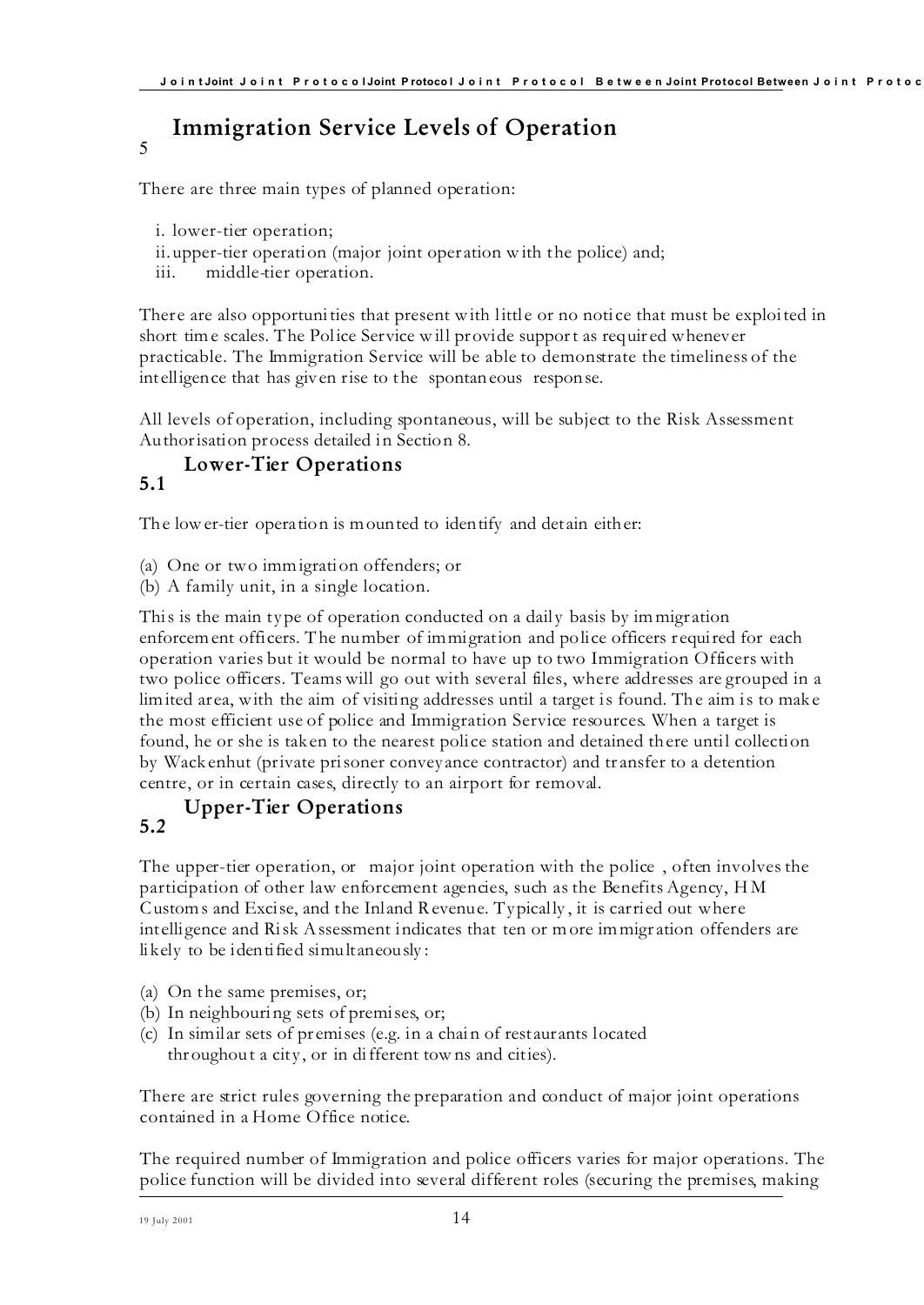the arrests, prisoner escort duties, custody officer duties etc). The requirement will depend upon the number of anticipated arrests and the specific characteristics of the planned operation.

A major joint operation with the police can last all day, or indeed well into the next, but not all the police officers are required throughout.

#### 5.3 Middle-Tier Operations

The middle-tier operation was originally born of the need to ensure that major joint operations with the police were not conducted under the guise of their being lower-tier operations. They are carried out when specific intelligence indicates only one or two offenders, but experience shows the type of premises traditionally contain more. The concept of the middle-tier operation has since widened to encompass any operation likely to y ield between three and nine offenders.

Preparation for middle-tier operations is similar to that for upper-tier operations. And staffing for middle-tier oper ations is governed by the same considerations as for uppertier operations.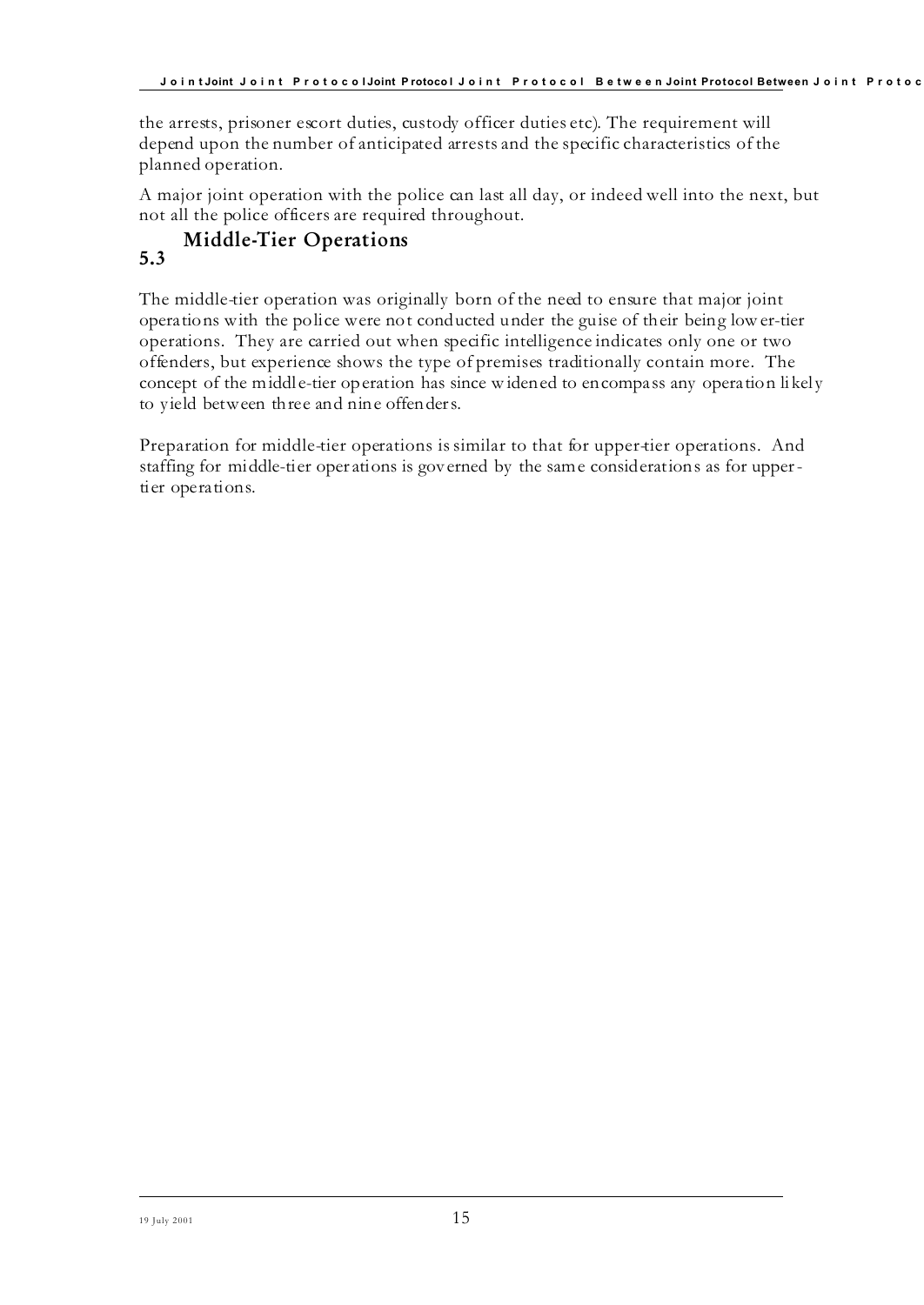# Next Steps

# Action by Immigration Service and Police Service

6.1

6

## The following action will be taken by the Immigration Service:

- 6.1.1
- 1. Identify key roles for police officers on secondment and fill posts as a priority;
- 2. Identify the process by which police officers will be deployed on dedicated IS duties (i.e. short term attachment) and pilot attachments. It is anticipated that this work will tak e place within the priority police force areas set out in Annex B.
- 3. Establish a T&CG to co-ordinate removals activity within the priority poli ce force areas;
- 4. Establish a protocol review group;
- 5. Expand the arrest team pilot scheme within the London region and to the North West District area (see paragraph 2).

## The following action will be taken by the Police Service:

#### 6.1.2

Action within the Police Service will depend on the police force area concerned:

## 1. Priority police force area (as listed in Annex B)

Within the priority police force areas, the Police Service will assist the Immigration Service with enforcement operations as set out in this protocol. Removals activity will be co-ordinated by the  $T\&CG$  and police forces should nominate a dedicated liaison officer.

## 2. Police forces outside the priority area

It is not anticipated that Police forces outside the priority area will receive Immigration Service requests for assistance with removals at this stage. However, it should be noted that the protocol does not restrict other activity w here the Immigration Service and the Police Service have existing joint working arrangements.

#### 2.1 Point of contact

Enquiries concerning this protocol may be made to the senior poli ce liaison officer seconded to the Immigration Service:

## Chief Superintendent David Cooper

|       | Telephone 0208 8760 8602           |
|-------|------------------------------------|
| Fax   | 0208 8760 8610                     |
| Email | david.cooper@homeoffice.gsi.gov.uk |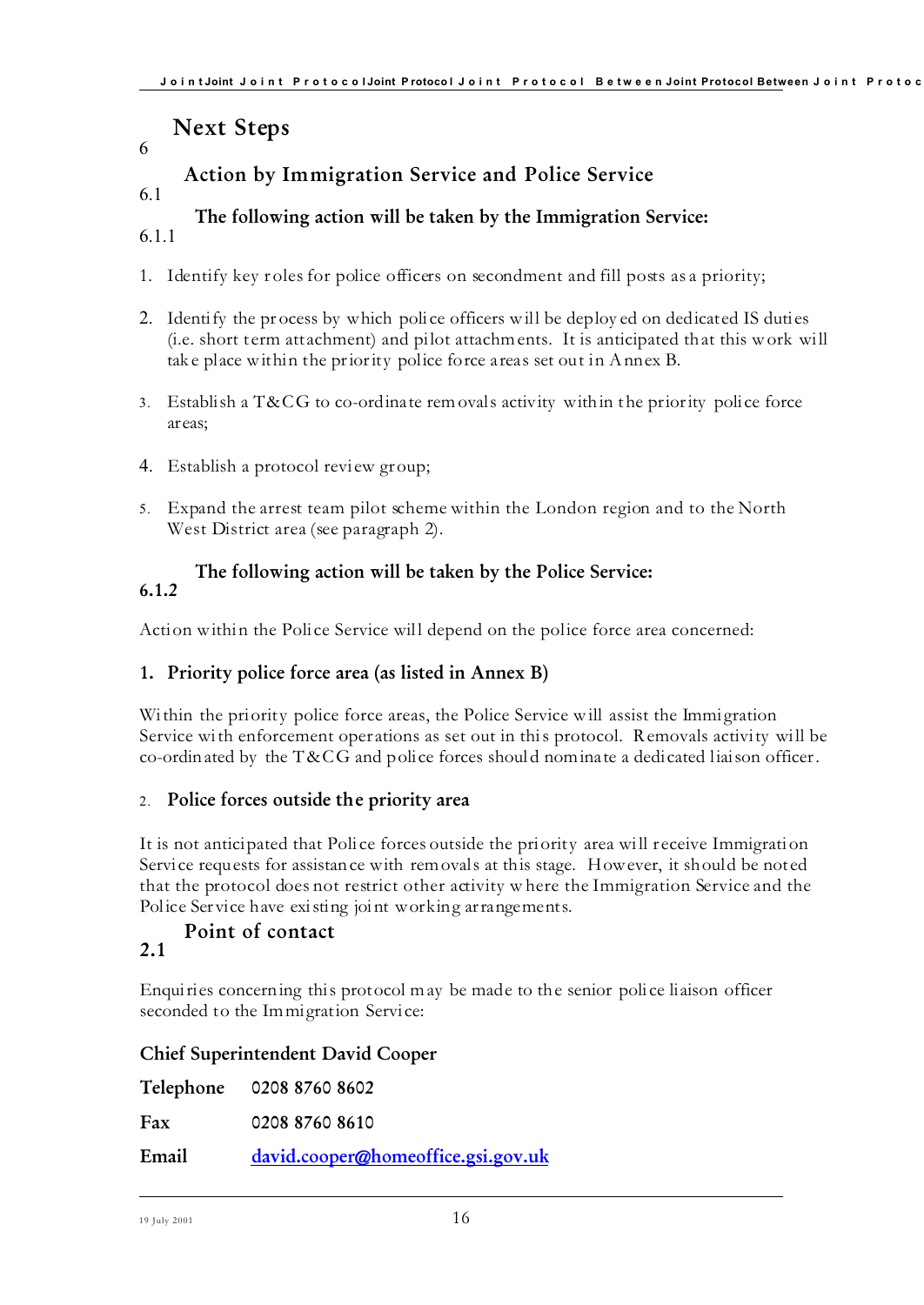# Review of protocol

3

This protocol will change with time and during the first y ear will be subject to a quarterly review that will be agreed by the signatories. Thereafter it will be subject to an annual revi ew. A protocol r eview group will be established under the chair of the seconded chief superintendent. The purpose of the review is to:

- 1) Ensure continued devel opment for the benefit of both ser vices;
- 2) Ensure the aims set out in paragraph 1.2 are met;
- 3) Monitor and progress the tr ansiti on from Phase 1 to Phase 3 (paragraph 3.1.1).

for and on behalf of Director General Immigration Service

for and on behalf of Association of Chief Police Officers

Dated: Dated: Dated:

19 July 2001 **17**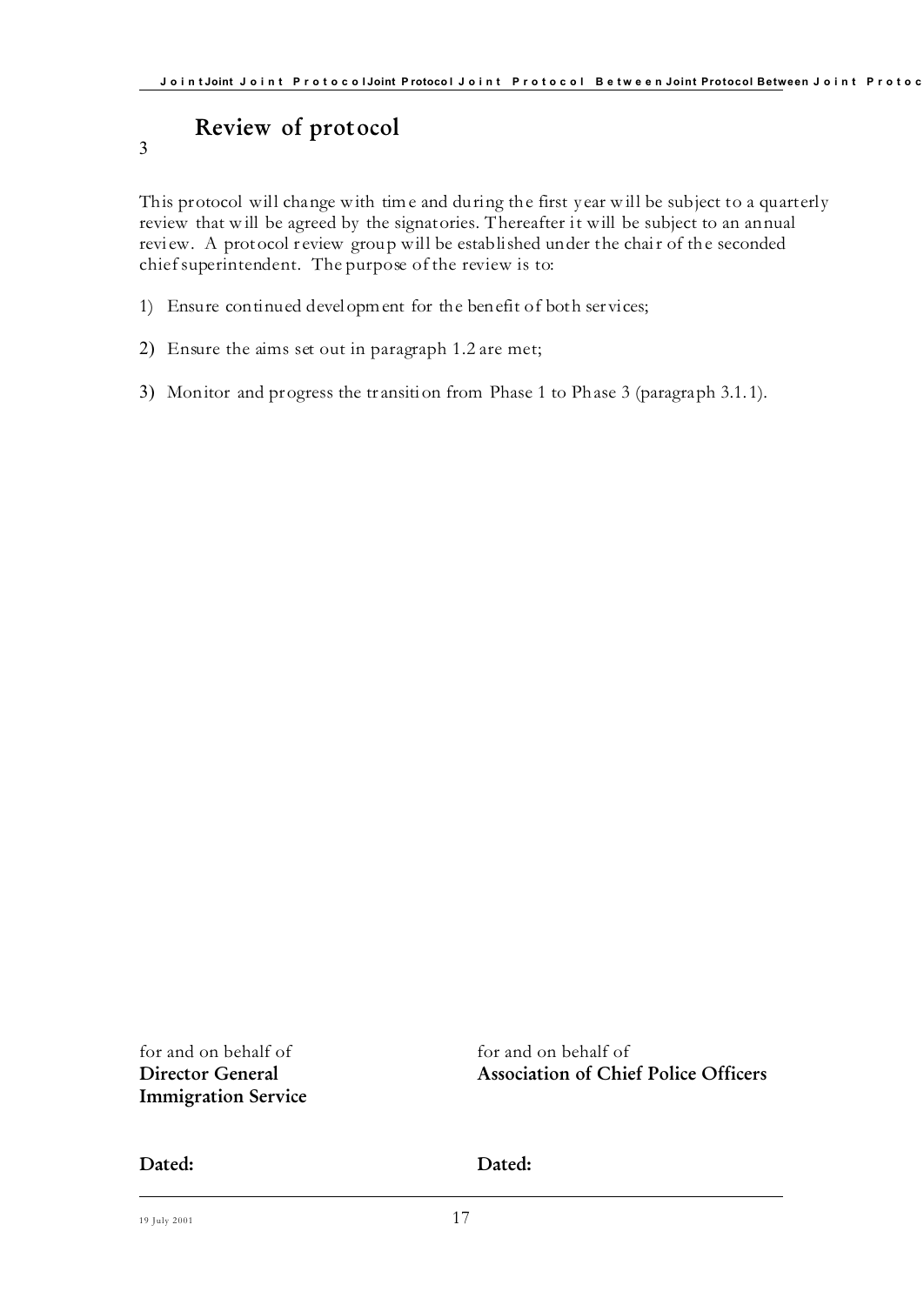19 July 2001  $18$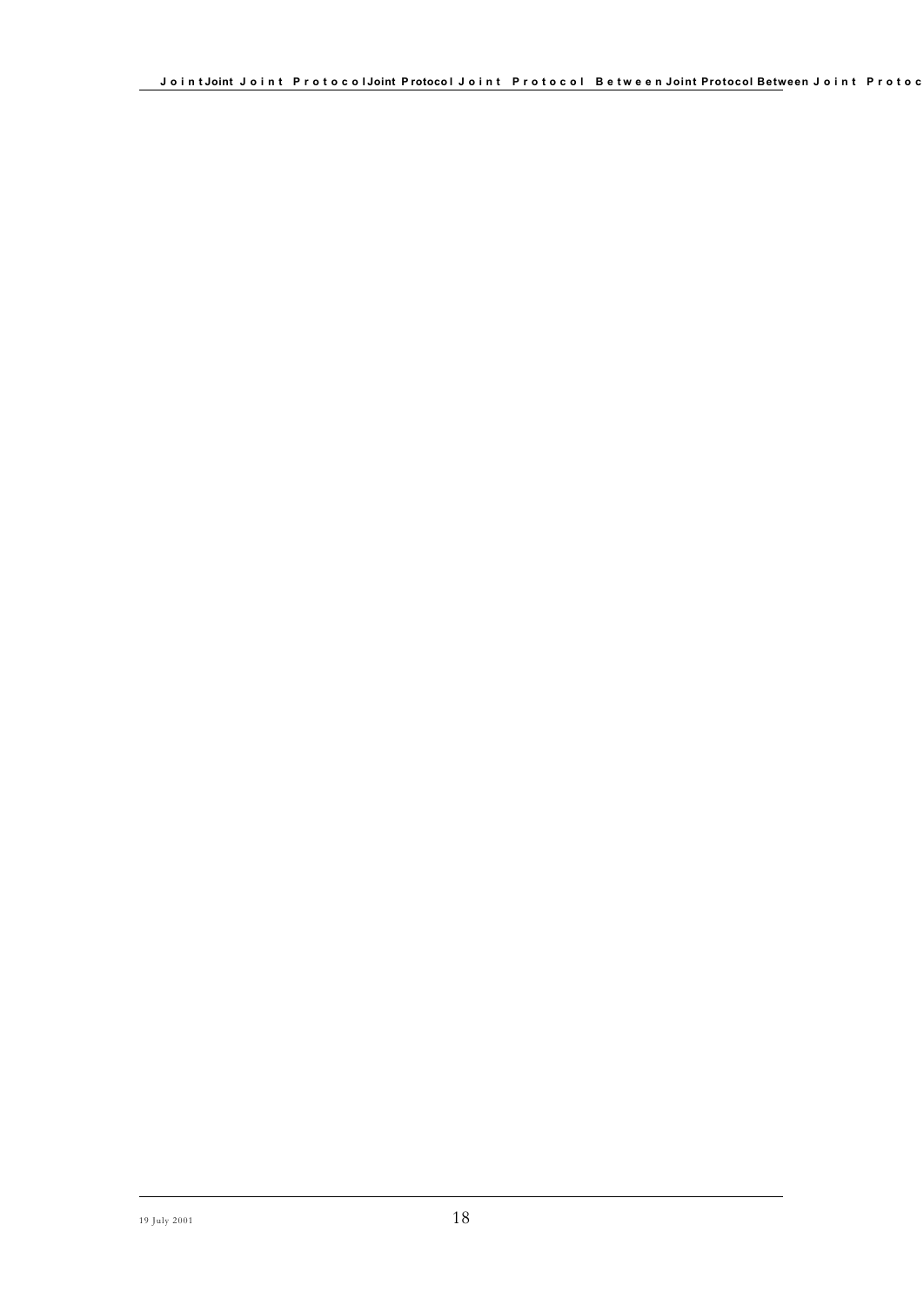### 4 Annex A - Risk Assessment Authorisation

The attached matrix forms the foundation for the proposal and endorsement for operations at any level. The result of the assessment will influence the l evels of resourcing and the nature of the operation.

There are essentially three categories for resourcing an operation:

- 1. Immigr ation Officers only (including the seconded officers referred to in par agr aph 4.1.1) with local police awareness;
- 2. Immigration Officers and police support immediate to the operation;
- 3. Immigration Officers and police support immediate and ancillary to the operation.

The Immigration Service will have responsibility for completing the operational aspects of the Assessment. The police will have responsibility for completing the community and crime aspects of the Assessment. The final assessment findings will be submitted for the local borough commander s authority .

The Risk Assessment document is r ecognised as:

- 1. The Immigration Service endorsement of the intelligence and processes nominating the target, assuring the police of their duty of care for the lawful execution of their duty;
- 2. The Poli ce Servi ce authority to proceed with the pr oposed oper ation at a designated

time and distils the core principle of the police service retaining control of the community environment;

- 3. The agreement between the Immigration Service and the Police for the level of resourcing for each nominated operation;
- $4$  Recording the audit trail commensurate with the requirements of the Human Rights Act 1998 and the Race Relations (Amendment) Act 2000;
- 5. Transfer of required operational data whilst maintaining individuality confidentiality

where necessary in line with the Data Protection protocol.